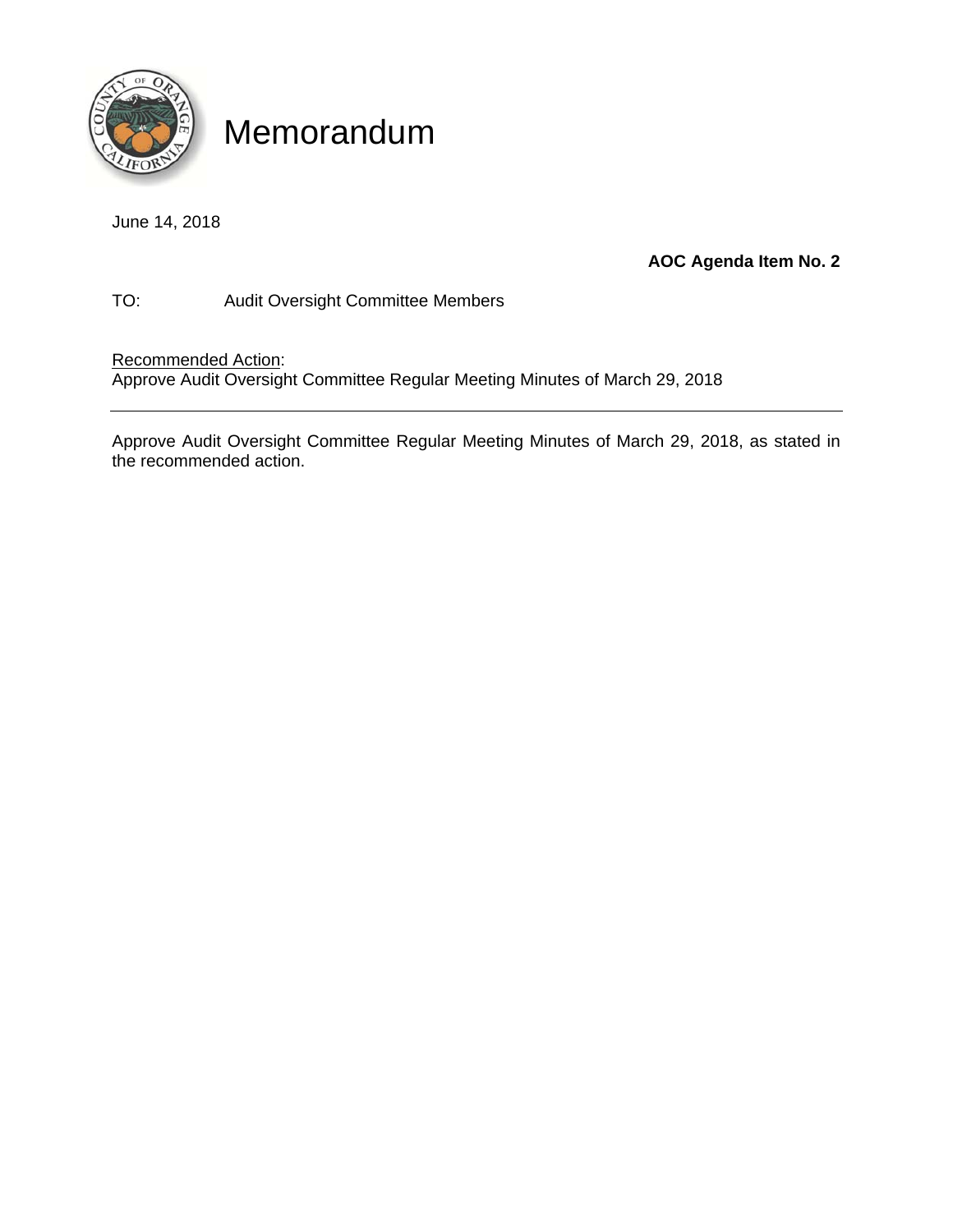

REGULAR MEETING OF THE AUDIT OVERSIGHT COMMITTEE ORANGE COUNTY, CALIFORNIA *Thursday, March 29, 2018, 10:00 a.m.*  HALL OF ADMINISTRATION 333 W. Santa Ana Blvd., 5th Floor Conference Room A Santa Ana, California 92701

**Drew Atwater (District 1)**  AOC Chairman Private Sector Member

**Supervisor Andrew Do First District, Board Chairman**  Member

**Robert Brown (District 5)**  AOC Vice Chairman Private Sector Member

**Supervisor Shawn Nelson Fourth District, Board Vice Chairman**  Member

**Richard Murphy (District 2)**  Private Sector Member

**Mark Wille, CPA (District 3)**  Private Sector Member

**County Executive Officer** 

**VACANT (District 4)**  Private Sector Member

#### **Present Non-Voting Members**

Auditor-Controller: Eric Woolery, CPA Performance Audit: VACANT

Treasurer-Tax Collector: Shari Freidenrich, CPA

#### **Present Staff**

**Frank Kim** 

Member

Auditor-Controller Internal Audit: Scott Suzuki, CPA Deputy County Counsel: Mark Servino Clerk: Mari Elias

ATTENDANCE: Drew Atwater, AOC Chairman, Private Sector Member; Robert Brown, AOC Vice Chairman, Private Sector Member; Veronica Carpenter, Proxy for Supervisor Andrew Do; Lisa Bohan-Johnston, Proxy for County Executive Officer Frank Kim; Mark Wille, Private Sector Member

#### **10:00 A.M.**

#### **1. Roll Call**

Audit Oversight Committee (AOC) Chairman Drew Atwater called the meeting to order at 10:02 A.M. Attendance of AOC members noted above.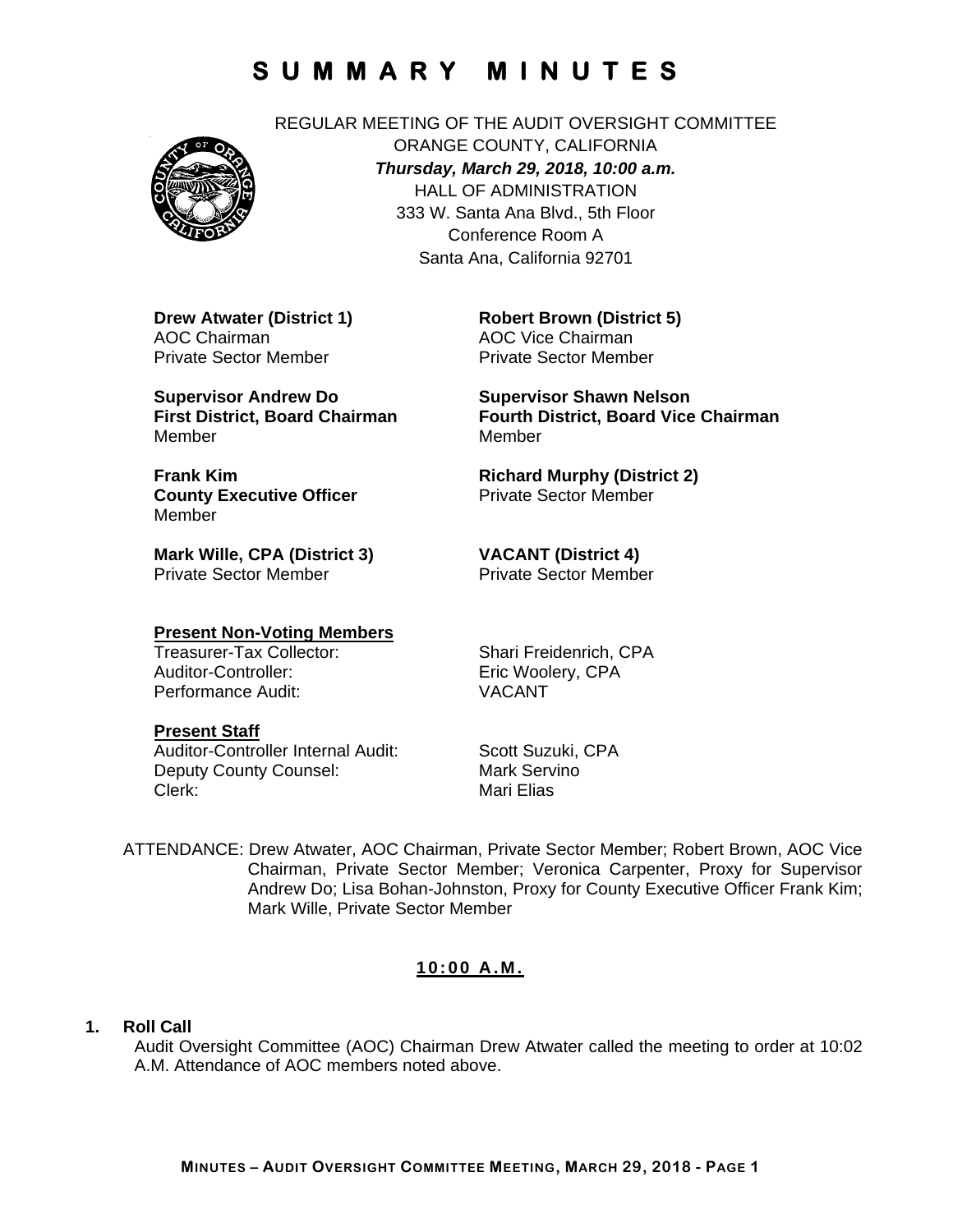#### **2. Approve Audit Oversight Committee Regular Meeting Minutes of January 25, 2018**

Mr. Atwater asked for a motion to approve the minutes of the January 25, 2018 meeting. Motion by Mr. Brown, seconded by Ms. Carpenter.

All in favor, none opposed. **Approved as recommended.** 

#### **3. Receive Oral Report on Required Communication from External Auditors**

Mr. Atwater opened the floor to Ms. Hurley, partner at Macias Gini and O'Connell. Ms. Hurley stated the Single Audit is still in process. There were several findings, including a Qualification on compliance for one of the programs. Ms. Hurley stated some programs have been tested in prior years but when a problem shows up in sampling, there is a concern that there could be a systemic problem.

#### **4. Receive Report on Status of Hiring Director of Performance Audit**

Mr. Atwater opened the floor to Ms. Bohan-Johnston, proxy for County Executive Officer, Frank Kim. Ms. Bohan-Johnston stated Supervisor Steel and Supervisor Bartlett continue to review applications. Human Resources does an initial review and forwards applications to the subcommittee. Ms. Bohan-Johnston will provide information regarding the number of interviews scheduled and candidates in the queue.

**5. Approve Auditor-Controller Internal Audit Division's FY 2017-18 2nd Quarter Status Report for the Period October 1, 2017 through December 31, 2017 and Approve 2nd Quarter Executive Summary of Findings for the Period October 1, 2017 through December 31, 2017**  Mr. Atwater opened the floor to Mr. Suzuki, Director of Internal Audit. Mr. Suzuki stated the Audit Plan had three postponements into the next fiscal year: Orange County Information Technology (OCIT) Project Management Audit Governance/Risk Management, Countywide Accounts Receivable Controls, and CEO/Real Estate Procurement Administration. An audit was added on the Property Tax System implementation.

Mr. Suzuki stated Orange County Community Resources (OCCR) had originally requested an audit of the East Basin/Dana Point Harbor Master Concession Contract, but had since requested to cancel due to changes in the OCCR management structure. During the quarter, there were four final reports issued with six control findings, no critical control or significant control weaknesses.

Mr. Suzuki stated the Internal Audit Division (IAD) is transitioning out of the OCCR contract for fiscal monitoring of federal grant money. This will free up staff to do other audits and accomplish the Audit Plan.

Mr. Atwater asked for a motion to approve. Mr. Wille made a motion, seconded by Mr. Brown.

All in favor, none opposed. **Approved as recommended.**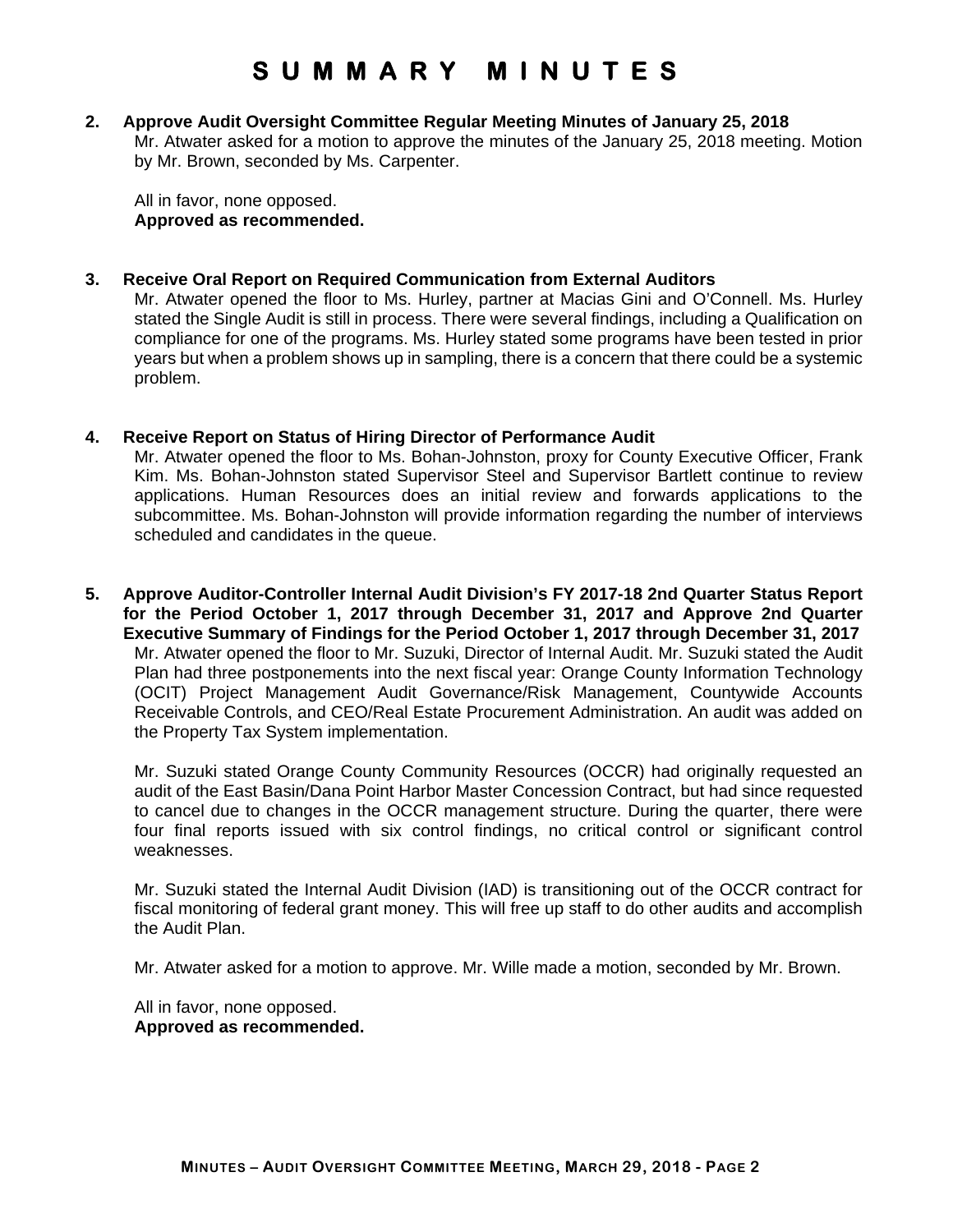#### **6. Approve 2nd Quarter FY 2017-18 External Audit Activity Quarterly Status Report for the Quarter Ended December 31, 2017**

Mr. Atwater opened the floor for Mr. Suzuki, Director of Internal Audit. Mr. Suzuki stated there was one material issue at the Health Care Agency. The California Department of Health Care Services audited fiscal year 2010-2011, resulting in a variance of \$324k due to the methodology used to calculate administrative costs. Mr. Lopez, Director of Satellite Accounting, stated that the formula structure has changed moving forward.

Mr. Atwater asked for a motion to approve. Motion by Mr. Brown, seconded by Ms. Bohan-Johnston.

All in favor, none opposed. **Approved as recommended.** 

**7. Discuss recommendation to the Board of Supervisors to retain a management consultant to perform a performance audit of (a) Treasurer-Tax Collector and (b) the Auditor-Controller's Internal Audit function and develop recommendations to improve independence and effectiveness of the internal audit function**

Mr. Atwater stated the idea was to make a recommendation to the Board that they hire an external auditing firm to do performance audits. Mr. Wille stated he agreed the Audit Oversight Committee (AOC) could recommend the Board retain an external consultant and, if approved, the County Executive Officer, and the Chairman and Vice Chairman of the AOC could develop an Audit Plan. Ms. Bohan-Johnston stated Mr. Kim supported having a management consultant on an interim basis.

Mr. Wille made a motion to amend the item to include a recommendation that the Board retain a management consultant to perform performance audits, concurrently with the open Performance Audit recruitment. Seconded by Ms. Bohan-Johnston.

All in favor, none opposed. **Approved as amended.**

**8. Discuss the Audit Oversight Committee's role with respect to audits conducted by auditors specially retained by the Board of Supervisors** 

Mr. Atwater stated the Board of Supervisors hired an external auditor to help in a specific area and he wanted to discuss whether that fell under the AOC's Bylaws. Mr. Servino stated the AOC's scope is oversight, not by who conducts the audit, rather on the audit function.

Mr. Atwater requested a status update on the Mental Health Services Act audit and Orange County Fire Authority Canyon Fire 2 audit at the next AOC meeting.